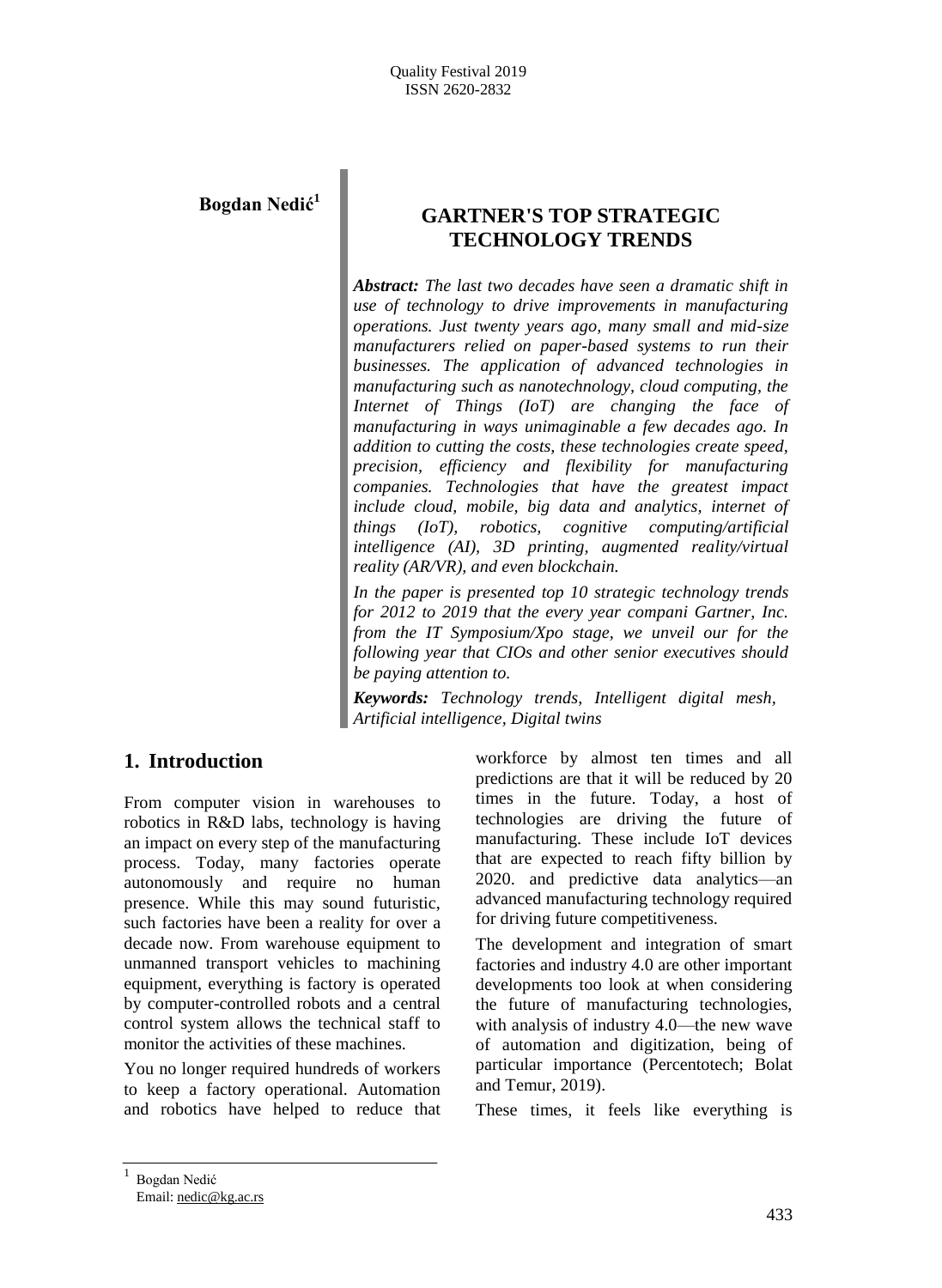

becoming intelligent: smart homes, smart cars — and now, smart factories.

Like other smart things, smart factories use the Internet of Things (IoT) to create an information network that shares rich, realtime analytics and empowers autonomous tasks and decision-making capabilities.

Smart manufacturing transforms businesses into proactive, autonomic organizations that predict and fix potentially disruptive issues, evolve operations and satisfy customers.

Smart manufacturing comprises all aspects of business, blurring the boundaries among plant operations, supply chain, product design and demand management. Enabling virtual tracking of capital assets, processes, resources and products gives smart manufacturing enterprises full visibility streamlining business processes and optimizing supply and demand.

In its latest report Gartner said that Artificial Intelligence (AI) and machine learning have reached a critical tipping point and will increasingly augment and extend virtually every technology enabled service, thing or application (Gartner, 2019).

Increasingly, the world is becoming an intelligent, digitally enabled mesh of people, things and services. Technology will be embedded in everything in the digital business of the future, and ordinary people will experience a digitally-enabled world where the lines between what is real and what is digital blur.

Rich digital services will be delivered to everything, and intelligence will be embedded in everything behind the scenes. We call this mesh of people, devices, content and services the intelligent digital mesh.

Every year compani Gartner from the IT Symposium/Xpo stage, we unveil our Top 10 Strategic Technology Trends for the following year that CIOs and other senior executives should be paying attention to.

Gartner, officially known as Gartner, Inc. is a global research and advisory firm

providing insights, advice, and tools for leaders in IT, Finance, HR, Customer Service and Support, Legal and Compliance, Marketing, Sales, and Supply Chain functions across the world. The company was founded in 1979 by Gideon Gartner. Today company Gartner has over 15,000 employees located in 100+ offices around the world (Gartner, 2019). They are a member of the S&P 500 (Businessinsider). Its headquarters are in Stamford, Connecticut, United States. The firm changed its name from Gartner Group, Inc to Gartner in 2000.

Research provided by Gartner has historically targeted CIOs, senior IT, marketing, and supply chain leaders. Gartner clients include large corporations, government agencies, technology companies and the investment community. Their client base consists of 12,000 organizations in over 100 countries (Gartner, 2019).

# **2. Gartner Inc. prediction analysis**

Table 1 shows the top 10 technological trends for 2012 to 2019, and it is interesting to note that these trends are changing.

Three technologies have a direct and positive impact on an advanced manufacturing technology required for driving future competitiveness:

1. **Cloud computing** is the on demand availability of computer system resources, especially data storage and computing power, without direct active management by the user (the term is generally used to describe data centers available to many users over the Internet. Large clouds, predominant today, often have functions distributed over multiple locations from central servers).

2. **The internet of things (IoT)** is a system of interrelated computing devices, mechanical and digital machines, objects or people that are provided with unique identifiers (UIDs) and the ability to transfer data over a network without requiring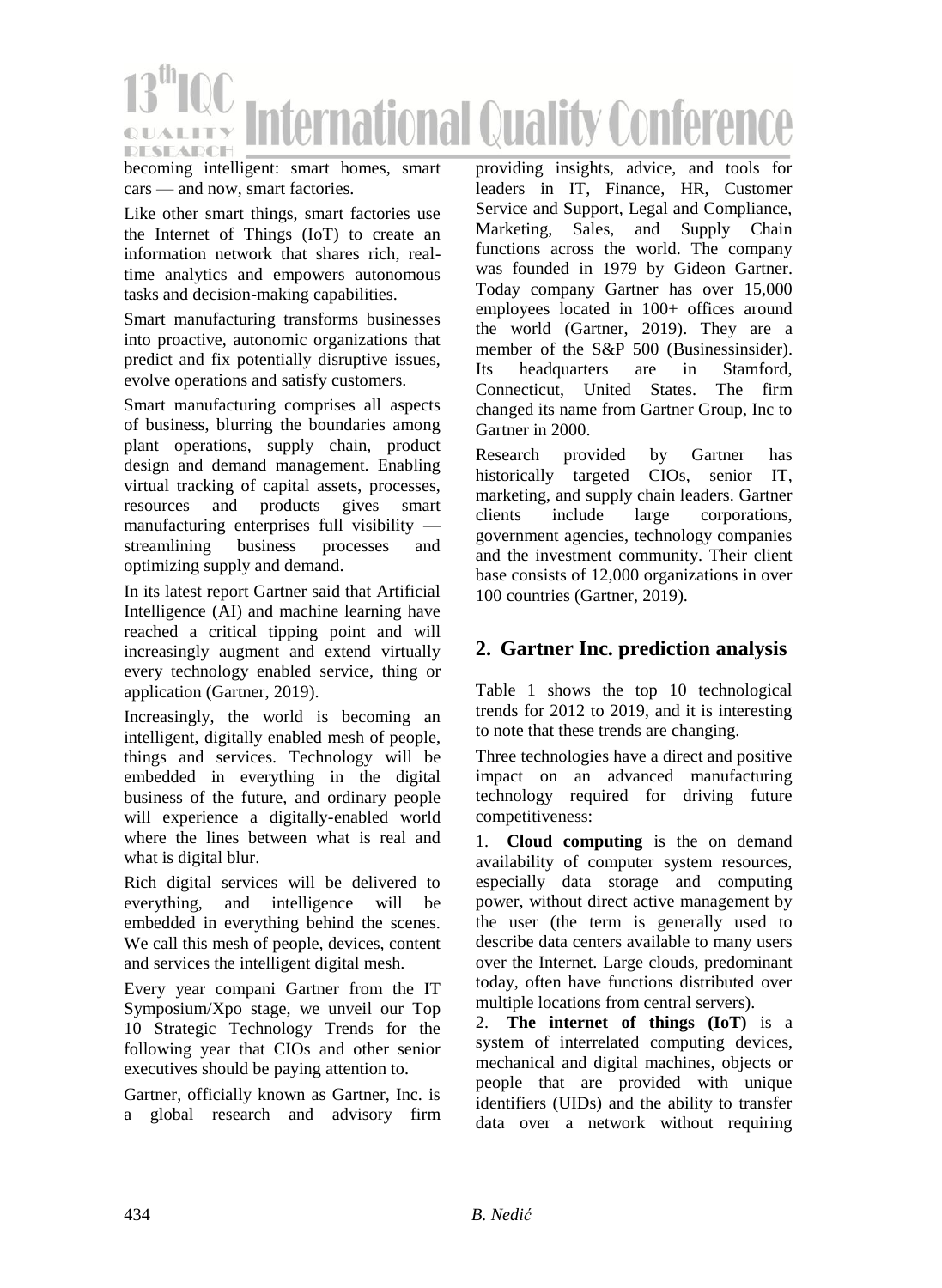# **International Quality Conferer OUAL DESEADCH**

human-to-human or human-to-computer interaction.

3. **Artificial intelligence (AI)** is an area of computer science that emphasizes the creation of intelligent machines that work and react like humans. The modern definition of artificial intelligence (or AI) is "the study and design of intelligent agents"

where an intelligent agent is a system that perceives its environment and takes actions which maximizes its chances of success. Some of the activities computers with artificial intelligence are designed for include: speech recognition, learning, planning and problem solving.

|                | 2012                                                 | 2013                                 | 2014                                                         | 2015                                                          | 2016                                    | 2017                                                                | 2018                                        | 2019                             |
|----------------|------------------------------------------------------|--------------------------------------|--------------------------------------------------------------|---------------------------------------------------------------|-----------------------------------------|---------------------------------------------------------------------|---------------------------------------------|----------------------------------|
| 1              | Media tablets<br>and beyond                          | Mobile<br>Device<br><b>Battles</b>   | Mobile<br>Device<br>Diversity and<br>Management              | Computing<br>Everywhere                                       | The device<br>mesh                      | Artifical<br>Intelligence<br>and<br>Advanced<br>Machine<br>Learning | Ai<br>foundation                            | Autonomous<br>things             |
| $\overline{c}$ | Mobile-<br>centric<br>applications<br>and interfaces | Mobile<br>applications<br>& HTML 5   | Mobile Apps<br>and<br>Applications                           | The Internet<br>of Things                                     | Ambient<br>user<br>experience           | Intelligent<br>Apps                                                 | Intelligent<br>apps and<br>analytics        | Augmented<br>analytics           |
| 3              | Contextual<br>and social<br>user<br>experience       | Personal<br>Cloud                    | The Internet<br>of Everything                                | 3D Printing                                                   | 3D-printing<br>materials                | Intelligent<br>Things                                               | Intelligent<br>things                       | AI-driven<br>development         |
| $\overline{4}$ | Internet of<br>Things                                | Internet of<br>Things                | <b>Hybrid Cloud</b><br>and IT as<br>Service<br><b>Broker</b> | Advanced.<br>Pervasive and<br>Invisible<br>Analytics          | Information<br>of<br>everything         | Virtual and<br>Augmented<br>Reality                                 | Digital<br>twins                            | Digital twins                    |
| 5              | App stores<br>and<br>marketplaces                    | Hybrid IT<br>and Cloud<br>Computing  | Cloud/Client<br>Architecture                                 | Context-Rich<br><b>Systems</b>                                | Advanced<br>machine<br>learning         | Digital Twin                                                        | Cloud to the<br>edge                        | Empowered<br>edge                |
| 6              | Next-<br>generation<br>analytics                     | Strategic<br><b>Big Data</b>         | The Era of<br>Personal<br>Cloud                              | Smart<br>Machines                                             | Autonomous<br>agents and<br>things      | Blockchain<br>and<br>Distributed<br>Ledgers                         | Conversati-<br>onal<br>platforms            | Immersive<br>technologies        |
| $\overline{7}$ | Big data                                             | Actionable<br>Analytics              | Software<br>Defined<br>Anything                              | Cloud/Client<br>Computing                                     | Adaptive<br>security<br>architecture    | Conversati-<br>onal Systems                                         | Immersive<br>experience                     | Blockchain                       |
| 8              | In-memory<br>computing                               | Mainstream<br>In-Memory<br>Computing | Web-Scale IT                                                 | Software-<br>Defined<br>Applications<br>and<br>Infrastructure | Advanced<br>system<br>architecture      | Mesh App<br>and Service<br>Architecture                             | <b>Blockchain</b>                           | Smart<br>spaces                  |
| 9              | Extreme low-<br>energy<br>servers                    | Integrated<br>Ecosystems             | Smart<br>Machines                                            | Web-Scale IT                                                  | Mesh app<br>and service<br>architecture | Digital<br>Technology<br>Platforms                                  | Event-<br>driven<br>model                   | Digital<br>ethics and<br>privacy |
| 10             | Cloud<br>computing                                   | Enterprise<br>App Stores:            | 3-D Printing                                                 | Risk-Based<br>Security and<br>Self-<br>Protection             | IoT<br>architecture<br>and<br>platforms | Adaptive<br>Security<br>Architecture                                | Continuous<br>adaptive<br>risk and<br>trust | Ouantum<br>computing             |

**Table 1.** Top 10 strategic technology trends 2012-2019

Of the 2017 year Gartner calls the entwining of people, devices, content and services the intelligent digital mesh. It's enabled by digital models, business platforms and a rich, intelligent set of services to support digital business. In the table 2, 3 and 4 to presented

top 10 strategic technology trends classified into three groups.

**1. Intelligent**: The first group strategic technology trends explore how artificial intelligence (AI) and machine learning are seeping into virtually everything and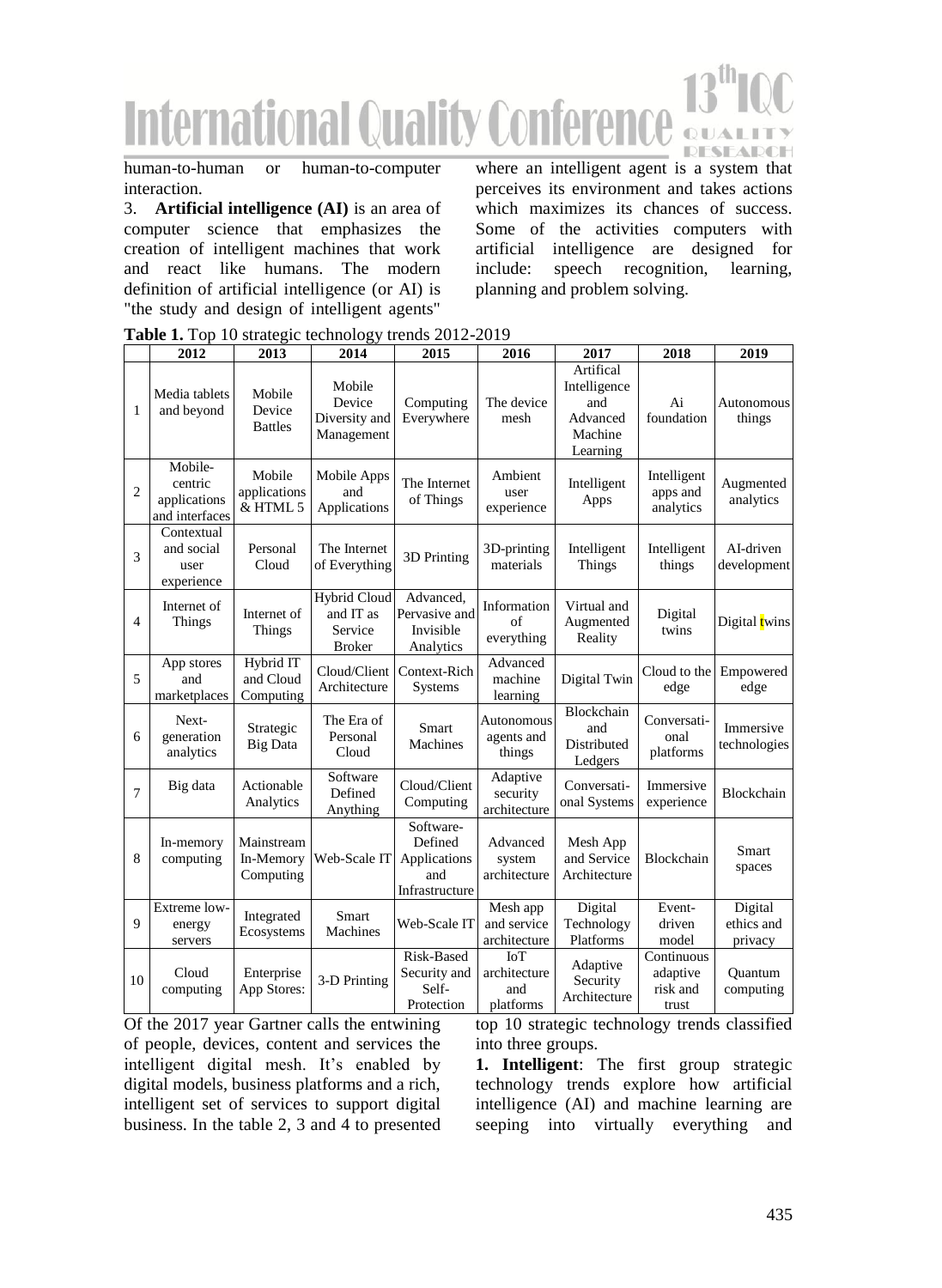

represent a major battleground for technology providers over the next five years.

**2. Digital**: The next group trends focus on blending the digital and physical worlds to create an immersive, digitally enhanced environment.

**3. Mesh**: The last group refer to exploiting connections between an expanding set of people and businesses, as well as devices, content and services to deliver digital business outcomes.

**Table 2.** Top 10 strategic technology trends for 2017

| Intelligent                         | <b>Digital</b>           |  |  |  |
|-------------------------------------|--------------------------|--|--|--|
| - Artifical Intelligence            | - Virtual and            |  |  |  |
| and Advanced                        | <b>Augmented Reality</b> |  |  |  |
| Machine Learning                    | - Digital Twin           |  |  |  |
| - Intelligent Apps                  | - Blockchain and         |  |  |  |
| - Intelligent Things                | Distributed Ledgers      |  |  |  |
| <b>Mesh</b>                         |                          |  |  |  |
| - Conversational Systems            |                          |  |  |  |
| - Mesh App and Service Architecture |                          |  |  |  |
| - Digital Technology Platforms      |                          |  |  |  |
| - Adaptive Security Architecture    |                          |  |  |  |
| $2.77 \pm 10.4$ and $1.7 \pm 1.7$   |                          |  |  |  |

**Table 3.** Top 10 strategic technology trends for 2018

| Intelligent                          | <b>Digital</b>         |  |  |  |
|--------------------------------------|------------------------|--|--|--|
| - Ai foundation                      | - Digital twins        |  |  |  |
| - Intelligent apps and               | - Cloud to the edge    |  |  |  |
| analytics                            | - Conversational       |  |  |  |
| - Intelligent things                 | platforms              |  |  |  |
|                                      | - Immersive experience |  |  |  |
| <b>Mesh</b>                          |                        |  |  |  |
| - Blockchain                         |                        |  |  |  |
| - Event-driven model                 |                        |  |  |  |
| - Continuous adaptive risk and trust |                        |  |  |  |

**Table 4.** Top 10 strategic technology trends for 2019

|                       | <b>Digital</b>           |  |  |  |
|-----------------------|--------------------------|--|--|--|
| Intelligent           | - Digital twins          |  |  |  |
| - Autonomous things   | - Empowered edge         |  |  |  |
| - Augmented analytics | - Immersive              |  |  |  |
| - AI-driven           | technologies             |  |  |  |
| development           | - Digital ethics and     |  |  |  |
|                       | privacy                  |  |  |  |
|                       | <b>Ouantum</b> computing |  |  |  |
| <b>Mesh</b>           |                          |  |  |  |
| - Blockchain          |                          |  |  |  |
| - Smart spaces        |                          |  |  |  |

## **3. Technology trends**

Strategic technology trends have deliver significant opportunity and have the result to drive significant improvement. Enterprise architecture and technology innovation leaders must evaluate these top trends to identify opportunities, counter threats and create competitive advantage.

In the following text, this paper will review key trends in each of these three elements as identified by Gartner (intelligent, digital and mesh), and discuss how they can specifically impact a company deploying. Presented the top strategic technology trends for 2017 to 2019 (table 2, 3 and 4).

**Artifical Intelligance (AI) & Advanced Machine Learning**, which include technologies such as deep learning, neural networks and natural-language processing, can also encompass more advanced systems that understand, learn, predict, adapt and potentially operate autonomously. Systems can learn and change future behavior, leading to the creation of more intelligent devices and programs. The combination of extensive parallel processing power, advanced algorithms and massive data sets to feed the algorithms has unleased this new era.

**Intelligent Apps**, which include technologies like virtual personal assistants (VPAs), have the potential to transform the workplace by making everyday tasks easier (prioritizing emails) and its users more effective (highlighting important content and interactions). However, intelligent apps are not limited to new digital assistants – every existing software category from security tooling to enterprise applications such as marketing or enterprise resource planning (ERP) will be infused with AI enabled capabilities. Using AI, technology providers will focus on three areas — advanced analytics, AI-powered and increasingly autonomous business processes and AIpowered immersive, conversational and continuous interfaces. Gartner predicts most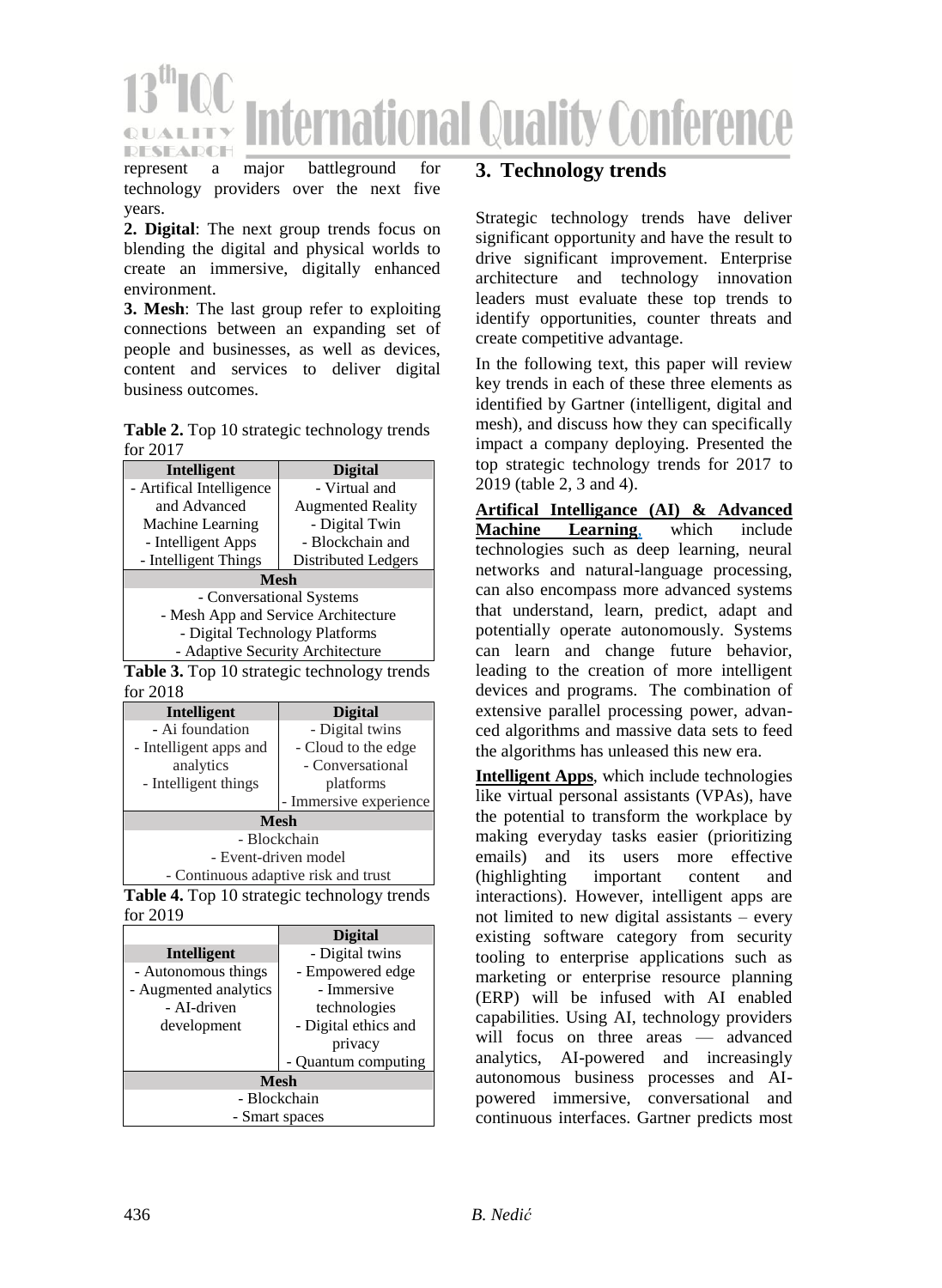

of the world's largest 200 companies to exploit intelligent apps and utilize the full toolkit of big data and analytics tools to refine their offers and improve customer experience.

**Intelligent Things** is an intelligent piece of technology designed to make our lives easier and more efficient - like robots, drones, autonomous vehicles, IoT-connected refrigerators, and so on. Each of these areas will evolve to impact a larger segment of the market and support a new phase of digital business but these represent only one facet of intelligent things.

Existing things including Internet of Things (IoT) devices will become intelligent things delivering the power of AI enabled systems everywhere including the home, office, factory floor, and medical facility (like maybe your fridge will automatically tell your drone to go grab some milk from the store).

**Virtual (VR) & Augmented Reality (AR)** transform the way individuals interact with each other and with software systems creating an immersive environment. For example, VR can be used for training scenarios and remote experiences. AR, which enables a blending of the real and virtual worlds, means businesses can overlay graphics onto real-world objects, such as hidden wires on the image of a wall.

**A Digital Twin** is a digital representation of a physical product, service, or person. It acts as a mirror to the real world to simulate, predict, and forecast as a means to improve lives. With the growth in IoT and the amount of sensor data available for various products, services, and people, it's possible to create Digital Twins of just about anything now.

Within three to five years, billions of things will be represented by digital twins, a dynamic software model of a physical thing or system. Using physics data on how the components of a thing operate and respond to the environment, as well as data provided by sensors in the physical world, a digital twin can be used to analyze and simulate real world conditions, responds to changes, improve operations and add value.

The digital twin potentially function in real time, leveraging AI and big data analytics to interact with and evaluate all kinds of 'what if' scenarios.

The big areas of opportunity right now are in medical health, sports, and education.

**Blockchain** is essentially a decentralized public digital ledger of electronic transactions that allows you to keep track of digital currency transactions without a centralized record-keeping system.

Blockchain and distributed-ledger concepts are gaining traction because they hold the promise of transforming industry operating models in industries such as music distribution, identify verification and title registry. They promise a model to add trust to untrusted environments and reduce business friction by providing transparent access to the information in the chain.

But blockchain has many potential applications beyond financial services, including government, healthcare, manufacturing, supply chain, content distribution, identity verification and title registry.

**Conversational Systems** can range from simple informal, bidirectional text or voice conversations such as an answer to "What time is it?" to more complex interactions such as collecting oral testimony from crime witnesses to generate a sketch of a suspect. Conversational systems shift from a model where people adapt to computers to one where the computer "hears" and adapts to a person's desired outcome.

Businesses currently use conversational platforms to connect with customers via vocal command or typing (e.g. chatbots). However, this AI-driven technology is quickly making its way into the consumer world. In the coming time, овер 20 percent of an individual's interaction with their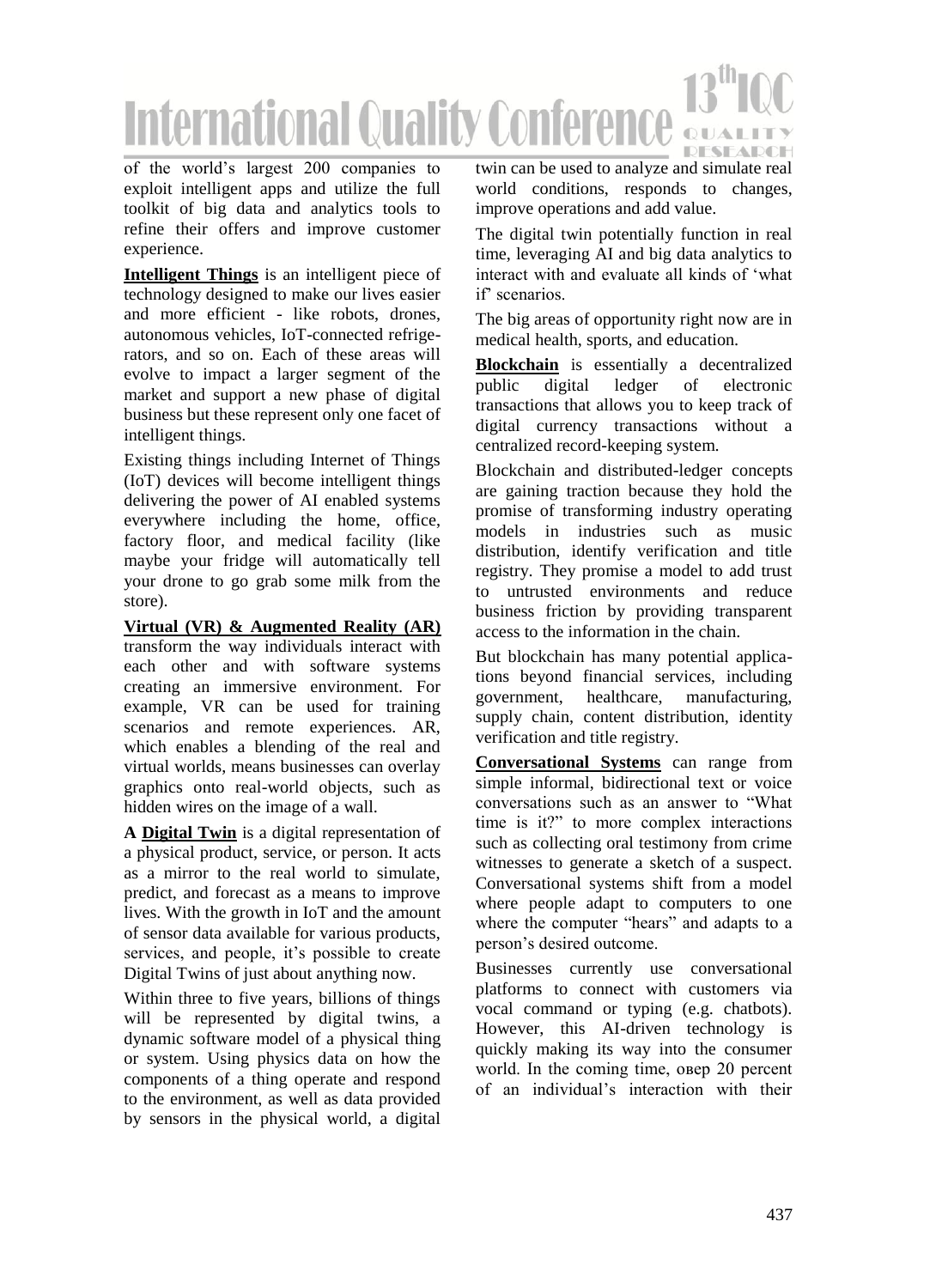

smartphone will be through a VPA like Siri or Google Assistant.

**Mesh App and Service Architecture**, The intelligent digital mesh will require changes to the architecture, technology and tools used to develop solutions. The mesh app and service architecture is a multichannel solution architecture that leverages cloud and serverless computing, containers and microservices as well as APIs and events to deliver modular, flexible and dynamic solutions. Solutions ultimately support multiple users in multiple roles using multiple devices and communicating over multiple networks.

**Digital Technology Platforms** are the building blocks for a digital business and are necessary to break into digital. Every organization will have some mix of five digital technology platforms: Information systems, customer experience, analytics and intelligence, the IoT and business ecosystems. In particular, new platforms and services for IoT, AI and conversational systems will be a key focus in the coming times. Companies should identify how industry platforms will evolve and plan ways to evolve their platforms to meet the challenges of digital business.

**Adaptive Security Architecture**, The evolution of the intelligent digital mesh and digital technology platforms and application architectures means that security has to become fluid and adaptive. Security in the IoT environment is particularly challenging. Security teams need to work with application, solution and enterprise architects to consider security early in the design of applications or IoT solutions. Multilayered security and use of user and entity behavior analytics will become a requirement for virtually every enterprise.

**Cloud to the Edge**, Edge computing describes a computing topology in which information processing and content collection and delivery are placed closer to the sources and sinks of this information.

Edge computing draws from the concepts of mesh networking and distributed processing. It tries to keep the traffic and processing local, with the goal being to reduce traffic and latency. As such, the notion of edge content delivery has existed for many years. The "where to process the data" pendulum has swung between highly centralized approaches (such as a mainframe or a centralized cloud service) and more decentralized approaches (such as PCs and mobile devices). Connectivity and latency challenges, bandwidth constraints and greater functionality embedded at the edge favor distributed deployment models. The advantages of processing power and low costs of operating at hyperscale, coupled with the complexity of managing and coordinating thousands of geographically separated endpoints, favor the centralized model.

There are three types of **Immersive Experience** technologies: virtual reality (VR), augmented reality (AR), and mixed reality (MR).

*Virtual reality* is often used with body tracking devices to give users a natural feel when they dive into the 3D world. While it's now primarily used for gaming, experts predict a dramatic increase in the number of businesses that will seek to give their customers an immersive experience.

*Augmented reality* uses many of the same technologies as VR, but with a different end goal in mind: to enhance life experience.

*Mixed reality* isn't new, but it's relatively less well-known than VR and AR. It's a merging of real and virtual worlds to produce new environments and visualizations, where physical and digital objects coexist and interact in real-time.

While conversational platforms are changing the way in which people interact with the digital world, virtual reality (VR), augmented reality (AR) and mixed reality (MR) are changing the way in which people perceive the digital world. This combined shift in perception and interaction models leads to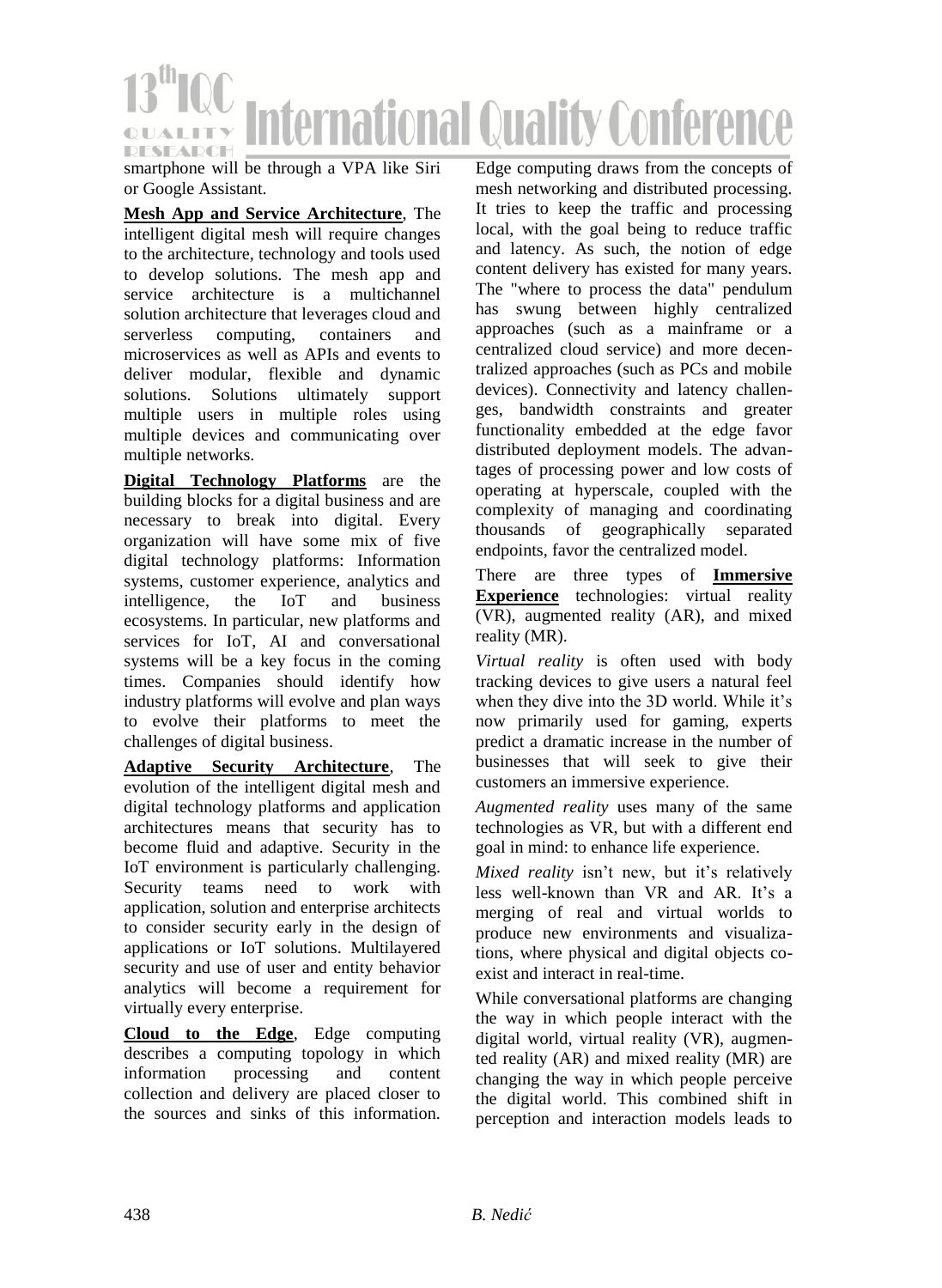# **International Quality Conferen OUALIT DESEADCH**

### the future immersive user experience.

Immersive technologies are those that attempt to emulate the physical world in a virtual environment, creating an immersive experience.

**Event-Driven Models** have been around for years. The prediction is that the leaders in both the IT and business space will join forces to unleash the next generation of this model by using technologies like IoT, cloud, AI, blockchain and in-memory data management. The ultimate goal is to help businesses detect and analyze events more quickly and accurately to reduce costs, improve efficiency and deliver a better customer experience.

Event-driven architecture optimizes for agility, resiliency, extensibility, lower cost of change, openended design and web scale. A dynamic event-driven approach is required to achieve user goals in conversational platforms.

The UI becomes more intelligent with conversational platforms, responding to a dynamic and shifting user context, and integrating various system elements on the back end. Data streams from the IoT represent streams of events. Real-time decision making and situational awareness demand continuous monitoring and assessment of events in real time.

**Continuous Adaptive Risk and Trust**, The intelligent digital mesh and related digital technology platforms and application architectures create an ever-more-complex world for security. The continuing evolution of the "hacker industry" and its use of increasingly sophisticated tools — including the same advanced technologies available to enterprises — significantly raise the threat potential. Relying on perimeter defense and static rule-based security is inadequate and outdated. This is especially so as organizations exploit more mobile devices, cloud-based services, and open APIs for customers and partners to create business ecosystems. IT leaders must focus on

detecting and responding to threats, as well as more traditional measures, such as blocking, to prevent attacks and other abuses. At the same time, digital business will require more advanced access protection when systems and information are opened up to the digital mesh. Security and risk management leaders must adopt a continuous adaptive risk and trust assessment strategic approach. This is vital to securely enable access to digital business initiatives in a world of advanced, targeted attacks. It will enable realtime, risk- and trust-based decision making with adaptive responses.

**Autonomous things** use AI to automate functions previously performed by humans. Their automation goes beyond the automation provided by rigid programing models, and they exploit AI to deliver advanced behaviors that interact more naturally with their surroundings and with people. As autonomous things proliferate, we expect a shift from stand-alone intelligent things to a swarm of collaborative intelligent things. Gartner defines autonomous things in five different types: vehicles, robotics, drones, appliances and agents.

The term **Augmented Analytics** was first introduced on Gartner's 2017 report as a method to automate insights into data using machine learning and natural-language generation. Analytics by itself is useless in a business. There needs to be some insight, supplemented with additional data to find reasons for changes in the data, and actionable insights need to be created. Without these, all the data in the world is useless.

Autonomous things use AI to automate functions Augmented analytics focuses on a specific area of augmented. Augmented analytics uses automated machine learning to transform how analytics content is developed, consumed and shared. Augmented analytics capabilities will advance rapidly along the Hype Cycle to mainstream adoption, as a key feature of data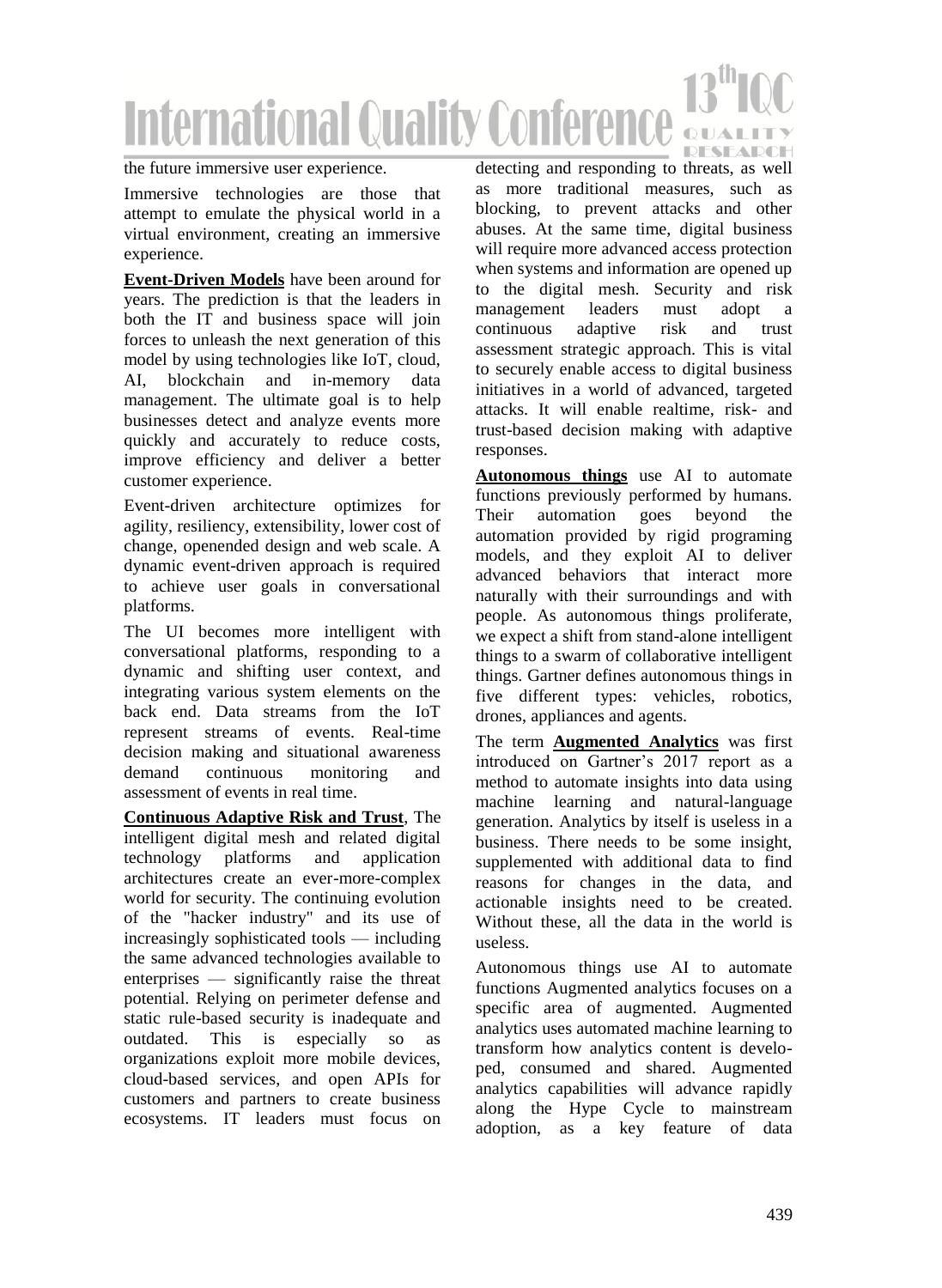

preparation, data management, modern analytics, business process management, process mining and data science platforms.

**AI-Driven Development** explores the evolution of tools, technologies and best practices for integrate AI capabilities into applications. This trend is evolving along three dimensions:

■ The tools used to build AI-powered solutions are expanding from tools targeting data scientists (AI infrastructure, AI frameworks and AI platforms) to tools targeting the professional developer community (AI platforms and AI services).

■ The tools used to build AI-powered solutions are themselves being empowered with AI-driven capabilities that assist professional developers and automate tasks related to the development of AI-enhanced solutions.

■ AI-enabled tools in particular are evolving from assisting and automating functions related to application development (AD) to being enhanced with business-domain expertise and automating activities higher on the AD process stack.

**Empowered Edge** computing describes a computing topology in which information processing and content collection and delivery are placed closer to the sources and repositories of this information. Edge computing draws from the concepts of mesh networking and distributed processing. It tries to keep the traffic and processing local, with the goal being to reduce traffic and latency. As such, the notion of edge content delivery has existed for many years. The "where to process the data" question has raised between highly centralized approaches (such as a mainframe or a centralized cloud service) and more decentralized approaches (such as PCs and mobile devices).

Connectivity and latency challenges, bandwidth constraints, and greater functionality embedded at the edge favor distributed deployment models. The advantages of processing power and low costs of operating

at hyperscale, coupled with the complexity of managing and coordinating thousands of geographically separated endpoints, favor the centralized model.

**A Smart space** is a physical or digital environment in which humans and technology-enabled systems interact in increasingly open, connected, coordinated and intelligent ecosystems. Multiple elements - including people, processes, services and things - come together in a smart space to create a more immersive, interactive and automated experience for a target set of personas or industry scenarios.

This trend has been coalescing for some time around elements such as smart cities, digital workplaces, smart homes and connected factories. The market is entering a period of accelerated delivery of robust smart spaces, with technology becoming an integral part of our daily lives, whether as employees, customers, consumers, community members or citizens. AI-related trends, the expansion of IoT-connected edge devices, the development of digital twins of things and organizations, and the maturing of blockchain offer increasing opportunities to drive more connected, coordinated and intelligent solutions across target environments.

**Digital Ethics** and privacy are growing concerns for individuals, organizations and governments. Consumers are increasingly aware their personal information is valuable and are demanding control. Organizations recognize the increasing risk of securing and managing personal data, and governments are implementing strict legislation to ensure they do. Best practice means focusing not only on what you have to do but on what you should do ethically with regard to issues such as specific applications of AI or the creation of digital twins of people for marketing purposes.

**Quantum computing** are an exponentially scalable computing model, and are able to theoretically work on millions of computations at once. For example, today's computer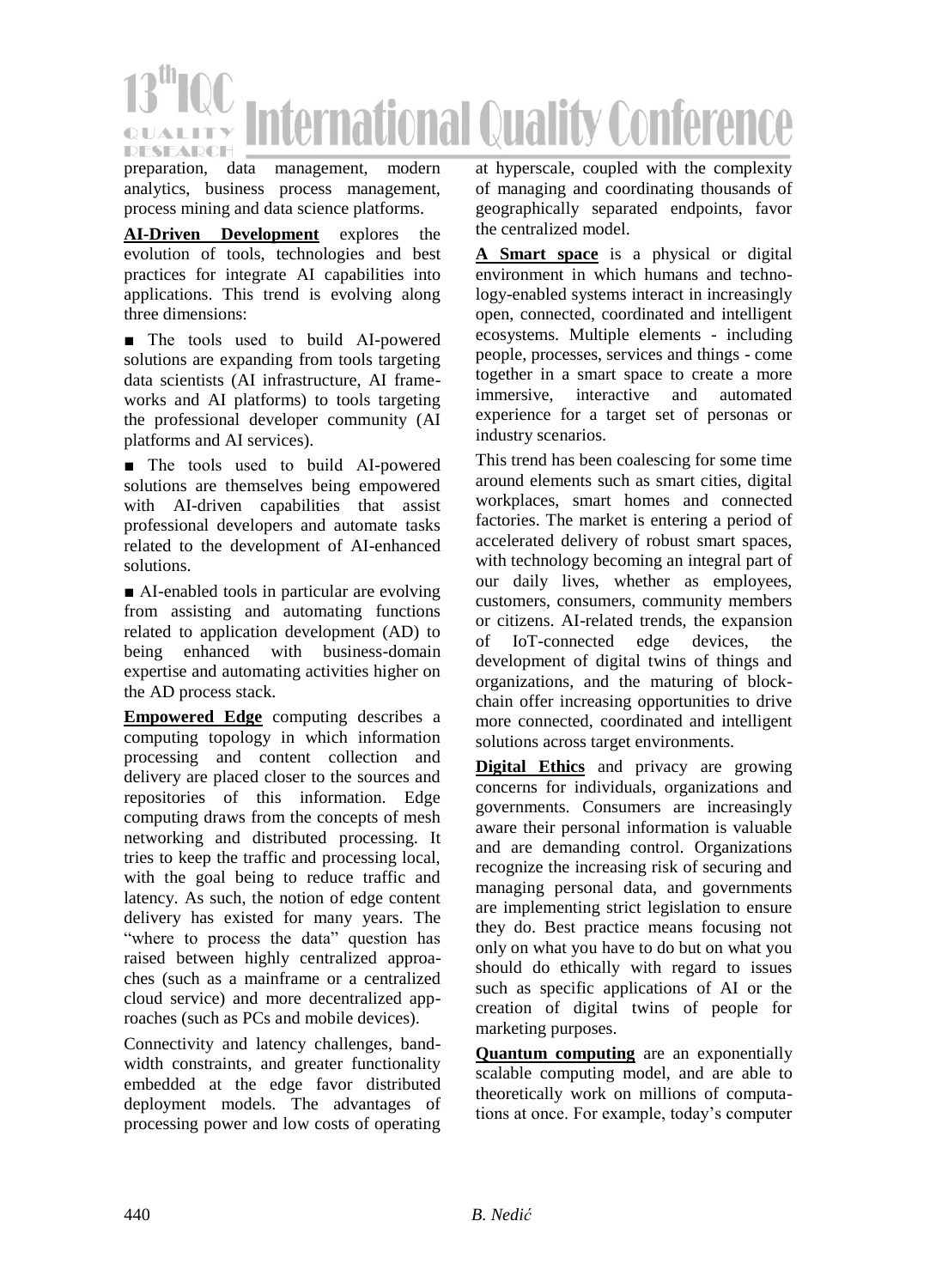

would read every book in a library in a linear fashion, whereas a quantum computer would read all the books simultaneously.

Quantum computing is still an emerging technology, and apart from a small number of organisations where specific quantum algorithms would provide a significant advantage, most businesses could remain in exploration phase through 2022.

Quantum computing is an emerging trend with the potential for significant impact between 2023 and 2025. As such, it is included in the list of 10 best trends, which consists of the trends that we expect will have a significant commercial impact within five years. However, advances and the potential of Quantum Computing, and the challenges of understanding it and applying it to business problems make it an important trend to add to an organization's strategic roadmap. If Quantum Computing reaches its potential, it will influence the evolution of many aspects of the intelligent digital mesh.

AI applications and new exciting developments. The exponential improvement of technologies like the Internet of Things, NLP, and self-teaching AI will change every business industry,, factory efficiency and our everyday lives. Although this can create a certain threat to the data security, the new approaches and solutions are continuously evolving. All these technology trends have vast influence upon our creativity, intelligence and possibilities. Thanks to them, our digital mesh can be richer and have be greater business value in the future years.

Strategic technology trends have significant potential and set the base for innovation in companies over the next 5 years. Companies must examine the business impact of these trends and adjust business models and operations appropriately or risk losing competitive advantage to those who do. Therefore, information from Gartner.com should be used to identify the strategic technology trends that will have the biggest impact in next years and beyond.

# **4. Conclusion**

We are witnesses of the new technologies such as big data, prognostics, faster and more accurate machine learning, cloud and

**Acknowledgment:** This paper is part of project **TR35034,** funded by the Ministry of Education, Science and Technological Development of Serbia.

### **References:**

- 1. www.gartner.com*.* (Top 10 Strategic Technology Trends for 2012 to 2019) *Retrieved 2019.04.02*
- 2. https://*markets.businessinsider.com Retrieved 2019.04.12.*
- 3. https://percentotech.com/bobbyjdavidson/manufacturing-technologies/ *Retrieved 2019.04.10.*
- 4. Hur Bersam Bolat; Gul Tekin Temur; Agile approaches for successfully managing and executing projects in the fourth industrial revolution, Hershey, Pennsylvania, IGI Global, [2019]
- 5. https://cerasis.com/manufacturing-technology/ *Retrieved 2019.04.15.*
- 6. https://www.industryweek.com/ leadership/top-10-predictions-global-manufacturing-2018-idc *Retrieved 2019.04.08.*
- 7. https://www.industr.com/en/top-agile-technologies-1119304 *Retrieved 2019.03.24*.
- 8. https://www.manufacturingglobal.com/lean-manufacturing/industry-40-and-rise-smartfactory *Retrieved 2019.04.10.*